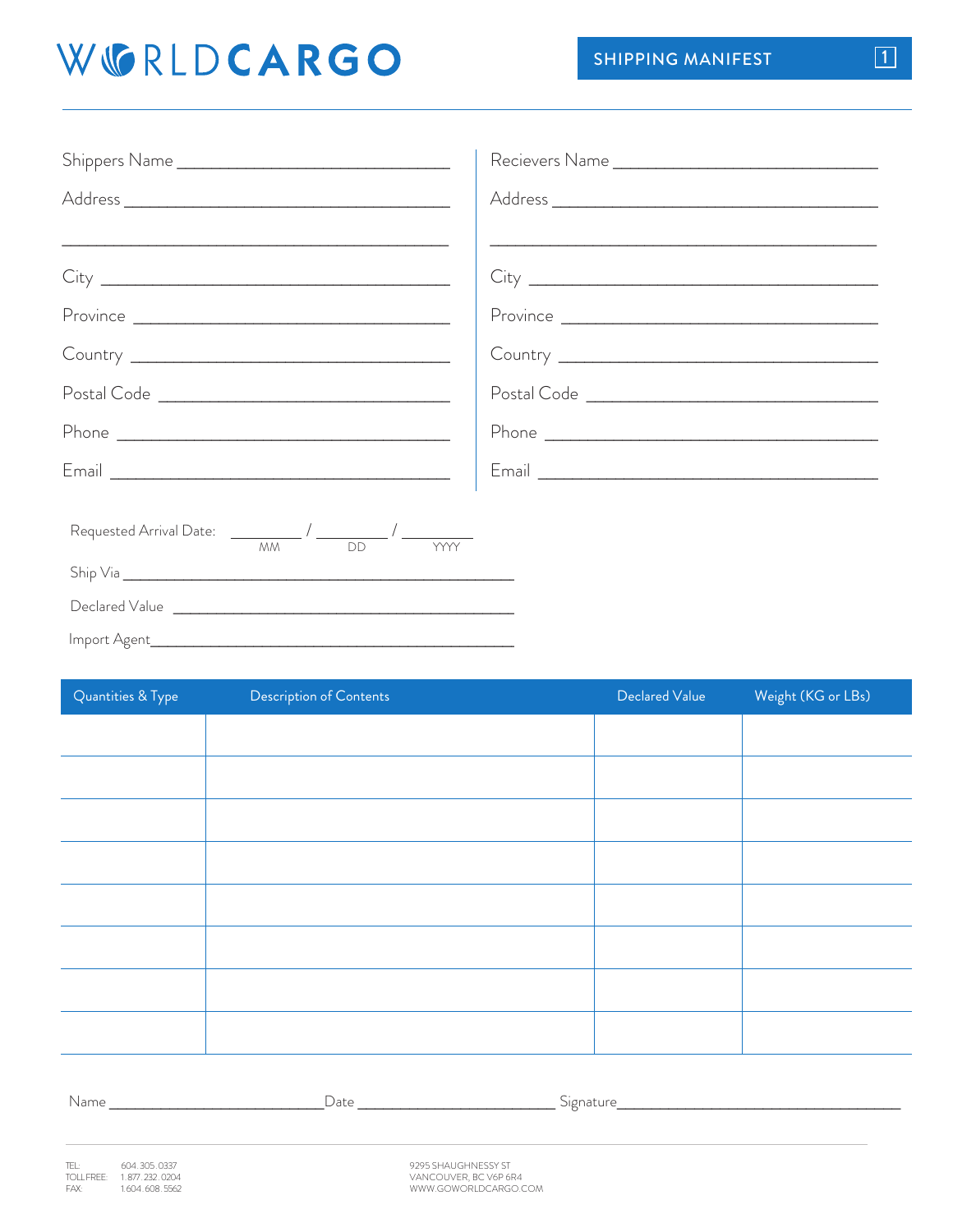## WGRLDCARGO

| Quantities & Type | Description of Contents | Declared Value | Weight (KG or LBs) |
|-------------------|-------------------------|----------------|--------------------|
|                   |                         |                |                    |
|                   |                         |                |                    |
|                   |                         |                |                    |
|                   |                         |                |                    |
|                   |                         |                |                    |
|                   |                         |                |                    |
|                   |                         |                |                    |
|                   |                         |                |                    |
|                   |                         |                |                    |
|                   |                         |                |                    |
|                   |                         |                |                    |
|                   |                         |                |                    |
|                   |                         |                |                    |
|                   |                         |                |                    |
|                   |                         |                |                    |
|                   |                         |                |                    |
|                   |                         |                |                    |
|                   |                         |                |                    |
|                   |                         |                |                    |

Name \_\_\_\_\_\_\_\_\_\_\_\_\_\_\_\_\_\_\_\_\_\_\_\_\_Date \_\_\_\_\_\_\_\_\_\_\_\_\_\_\_\_\_\_\_\_\_\_\_ Signature\_\_\_\_\_\_\_\_\_\_\_\_\_\_\_\_\_\_\_\_\_\_\_\_\_\_\_\_\_\_\_\_\_

9295 SHAUGHNESSY ST VANCOUVER, BC V6P 6R4 WWW.GOWORLDCARGO.COM